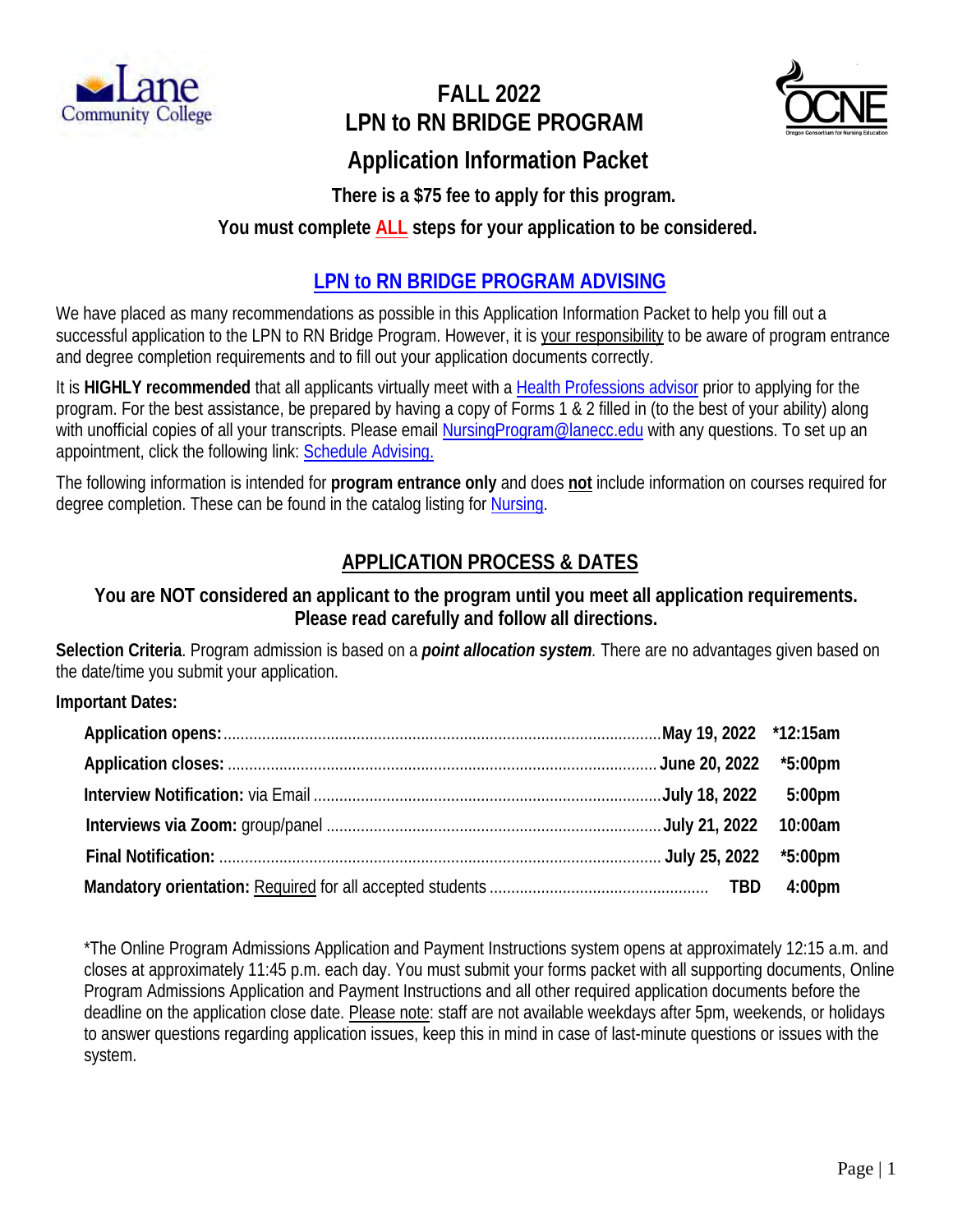## **ACCESSIBILITY AND ACCOMODATIONS**

To request this information in an alternate format please contact the Center for Accessible Resources at (541) 463-5150 or [accessibleresources@lanecc.edu.](mailto:accessibleresources@lanecc.edu)

**LPN to RN BRIDGE PROGRAM – once admitted to an Oregon Consortium for Nursing Education (OCNE) community college program, you are considered co-admitted (accepted) to Oregon Health Sciences University with an option to complete a bachelor's degree with a major in Nursing. "Students should understand that although coadmitted to the OHSU School of Nursing, those who choose to transition from the OCNE Community College Nursing Program to OHSU will have to undergo another Criminal Background Check for OHSU prior to enrollment in OHSU courses and enrollment may be negatively impacted by any criminal history in their background."** 

## **FALL 2022 APPLICATION PROCESS**

1. **Admission to Lane**. If you are not currently a Lane credit student, complete [Lane's college credit admission](https://www.lanecc.edu/apply) process. Choose your start term as Fall 2022 and obtain a student L number. Make sure to complete all [Steps to Enroll in Credit](https://www.lanecc.edu/admissions/steps-enroll)  [Classes.](https://www.lanecc.edu/admissions/steps-enroll)

2. **The LPN to RN Bridge application has two parts**. The online application & payment form, and forms 1 and 2 with supporting documentation. You are NOT considered an applicant to the program until you meet all application requirements.

- a. Review instructions for the online application and payment. This application will include a \$75 non-refundable application fee, therefore do not initiate until you are sure you will have the prerequisites and requirements met, submitted official sealed transcripts (if needed) and are ready to submit the forms packet.
- b. Email the **fillable** forms packet and all supporting documentation as instructed. All parts of the application must be received by the deadline. Application and supporting documents are **ONLY** accepted via email.
- c. Notification IMPORTANT! Set your "spam filter" to accept email addresses from @lanecc.edu or your notification may be sent to the spam/junk folder. Do this even if you are currently receiving emails from Lane.

3. **Oregon LPN License, Work Experience, and Reference Documents**. Attach a screenshot from th[e OSBN website](https://osbn.oregon.gov/OSBNVerification/Default.aspx)  or a downloaded copy of verification of your unencumbered Oregon LPN License. Have LPN work experience forms signed by appropriate individuals and at least two completed LPN to RN Bridge reference forms to be directly submitted from your references to [HPApplicationCenter@lanecc.edu](mailto:hpapplicationcenter@lanecc.edu) with your name and "LPN to RN Bridge" in the subject line. Your OSBN LPN proof of licensure is **REQUIRED** to be submitted by email with your forms packet.

## **POINT PETITION DETAILS**

**Please review the details of each requirement and make sure you have filled out the form completely and correctly. Please submit any required documentation as directed.**

**Minimum Required to Apply: Minimum of 32 and maximum 45 quarter credits (all items in red in Section 1 to total at least 32 qtr. credits taken) with minimum 3.0 GPA on courses used. All courses used, must be completed with a C or better, C- or below not accepted. Current Oregon unencumbered LPN License. 500 hours of LPN work experience. Two references (1 employer and 1 colleague or LPN instructor.)**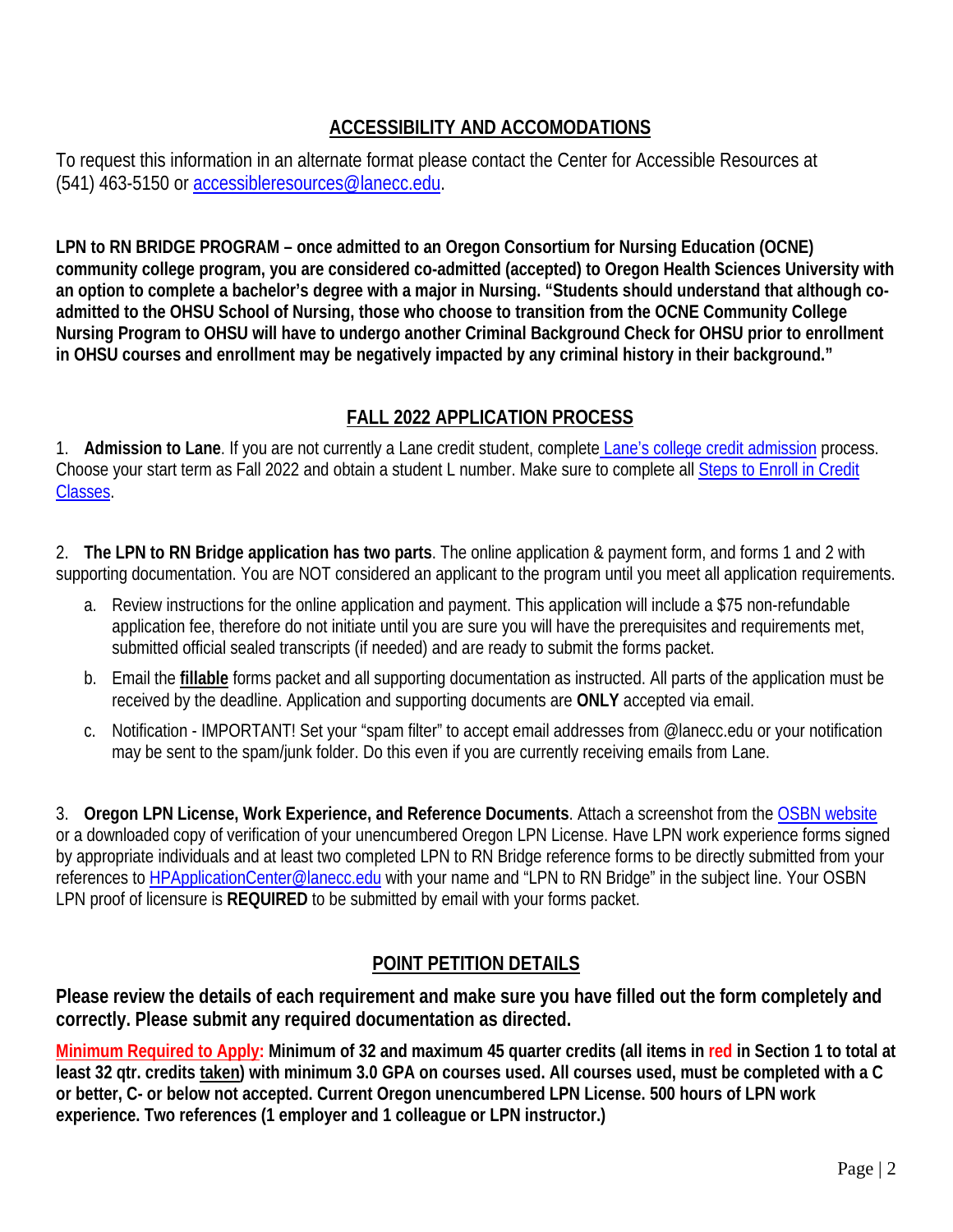**Students may use qualifying exam scores in many college subjects through the Advanced Placement (AP), College-Level Examination Program (CLEP), and International Baccalaureate (IB) programs to receive credit in both general areas and various other specific subject areas. Lane grants credits for Military Educational Experience upon review of the recommendations made by the American Council on Education (ACE). More information available here:<https://www.lanecc.edu/esfs/advanced-placement-international-baccalaureate-and-clep-information>** Students will be awarded full points/equivalent to an A grade based on the evaluation standards on the date the scores are reviewed for applicable courses. If acceptance standards have changed, students will be subject to the current acceptance standards. Will only be considered with official transcripts on file.

### **Section 1 - OCNE Courses for GPA**

Required Prerequisite Courses, minimum of 32 and maximum 45 quarter credits of Section 1 courses are required to apply. All courses must have a letter grade of C or higher (C- or lower not accepted); the only exception to this rule is that the Math requirement can have a Pass grade but will not be eligible for quality points. If you have completed BI 234, it MUST be listed on the Point Petition Sheet. Courses may be repeated, and the most recent grade must be used. Courses from **nonaccredited** colleges will **not** be considered in the evaluation of your application, nor can they be considered toward any degree requirement. Meet with a [Health Professions Advisor](https://lanecc.navigate.eab.com/app/#/authentication/remote/) or email [NursingProgram@lanecc.edu](mailto:NursingProgram@lanecc.edu) if you have any questions. Please provide the state and name of institution in your correspondence with them (e.g., Pioneer Pacific does not meet Northwest Commission of Colleges and Universities accreditation criteria and course work cannot be used.)

**Anatomy & Physiology – BI 231, 232 & 233 (12 credits):** BI 231, BI 232 and BI 233 are required to enroll in NRS 230 and NRS 232. BI 112 and CH 112 are prerequisites to BI 231 at Lane. These 8 credits may be used as Approved Electives. If course(s) were not taken at Lane, use the [Lane Transfer Tool](https://dn01.lanecc.edu/transfer/) or request a course equivalency from subject division or degree evaluators. Advisors can assist with this process**.** BI 233 must have been completed within 7 years prior to starting the LPN to RN Bridge Program (taken Fall term 2015 or later). If your A&P courses are more than 7 years old – ONLY BI 233 needs to be retaken Fall term 2015 or later.

**Microbiology BI 234**: is required to be completed prior to Fall entry and dated within the last 7 years (Fall term 2015 or later) with C or higher. C- is not accepted.

**Math:** Choice of MTH 95 or higher, with letter grade of C or higher (C- not accepted) for points **OR** you can submit qualified documentation of math proficiency from the below options, these will meet application requirements **only** and **do not** count towards credits required to apply **OR** for points.

- MTH 95 or higher for Pass Grade
- Lane Credit by Exam for MTH 95 or higher (not eligible for degree completion)
- AP (Calculus), or CLEP (College Algebra, or any Calculus or Statistics)
- IB (Mathematics, or Math Studies, or Further Mathematics or Statistics)

#### **WR 121 and WR 122:**

Applicants must have **8 credits of Writing by Fall Entry** or a bachelor's degree. If 121 and/or 122 were taken for 3 credits, students **must take WR 123 or 227 prior to Fall Entry**.

Applicants who have earned a bachelor's degree from a U.S. regionally accredited institution may waive this requirement but need to use **approved** electives in their place that meet the Section 1 elective requirements to meet the 45-credit minimum to apply. An official transcript must be on file with proof of bachelor's degree to use electives or waive the 8-credit writing requirement. IB does not meet this requirement to use approved electives in place of WR121 or WR 122.

**FN 225 Nutrition**: You must have a course that is equivalent to LCC's FN 225 course.

**PSY 215 Human Development:** You must have a course that is equivalent to LCC's PSY 215 course.

#### **Approved Electives:**

- You can use Approved Electives to reach the **Minimum of 32 and Maximum of 45 total qualified quarter credits**
- Must be from a category listed in the [2021-2022 Approved Electives for Nursing AAS](https://catalog.lanecc.edu/preview_program.php?catoid=11&poid=1076&hl=AAS+Nursing&returnto=search) –IF the transfer course does not directly match one of our subject codes (i.e. AH, SOC, CJA, PSY, etc.) you must have the course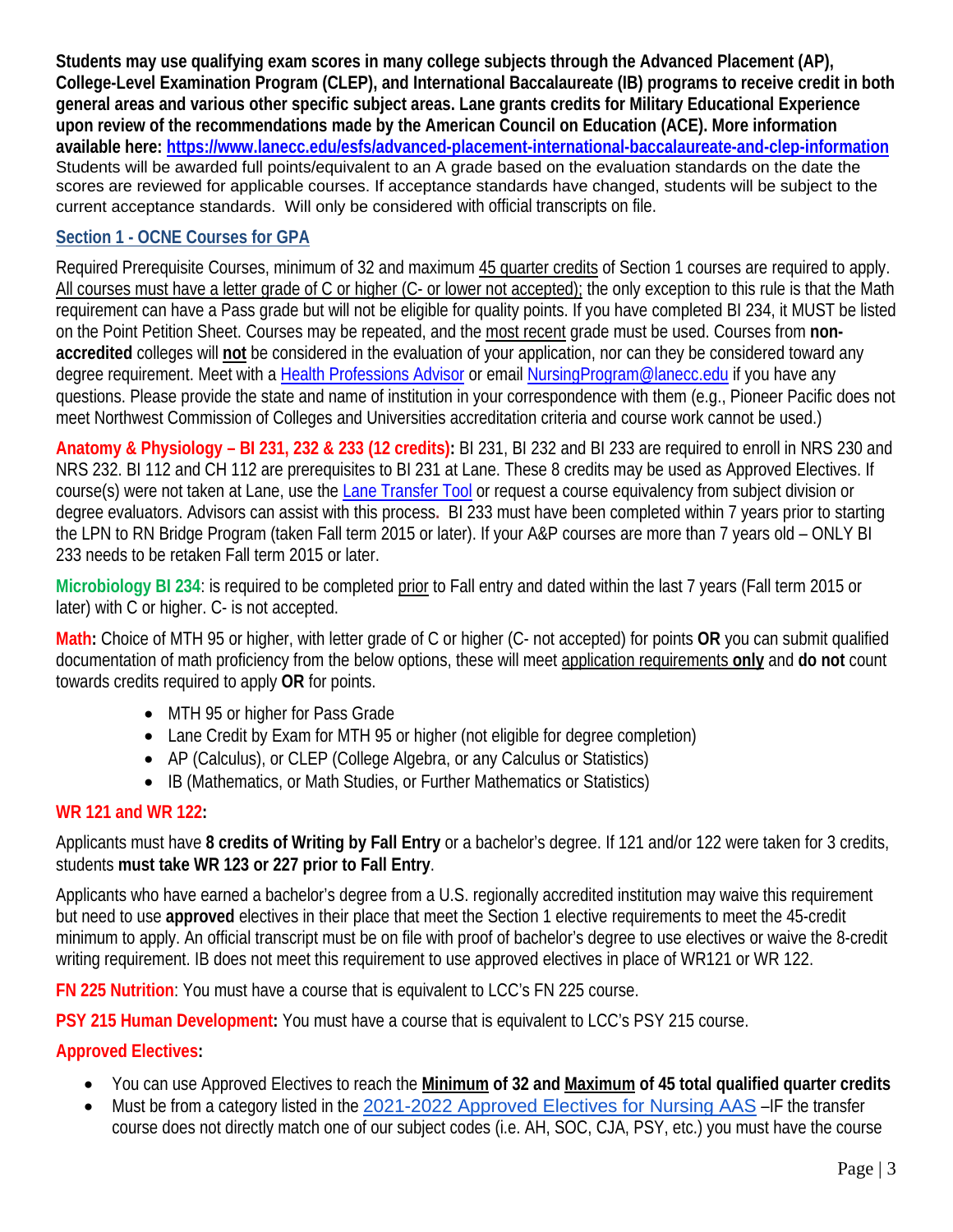evaluated by the Degree Evaluators and the course must be listed on the transfer tool as equivalent to one of the accepted subjects. Please work with an advising team member to have your course(s) evaluated.

- Career/Technical Courses are not allowed.
- No more than two elective courses in one subject can be listed in Section 1 (e.g. ENG 104,105 and 106, 106 could not be listed)
- *PLEASE NOTE:* 12 credits of Arts & Letters, Social Science and/or Natural Science are required to be transcripted prior to the beginning of the 2nd year of the RN Nursing Program (outside of A&P and Micro) in addition to the 45 credits required to apply to the program. Please work with the advisors [NursingProgram@lanecc.edu](mailto:NursingProgram@lanecc.edu) to verify which courses are acceptable. 90 credits are required by the end of  $1<sup>st</sup>$  year to proceed to  $2<sup>nd</sup>$  year.

(Failure to complete Microbiology with a C or higher (C- not accepted) with a continuing GPA of 3.00 or higher by the end of Summer term in the year of acceptance will result in forfeiture of acceptance into the program.)

**TOTAL CREDITS, GPA & POINTS:** The GPA Credits column will NOT automatically calculate, please calculate this column yourself once all items in section 1 have been included. **Use your GPA points divided by GPA credits to find your Section 2 GPA.** (Do not use Quarter Credits Taken for this calculation.)

#### **Section 2 – OCNE GPA Points** 15-25 points

GPA Pre-requisite (Minimum GPA of 3.00 to apply and for Fall entry) GPA pulled from Section 1. Use GPA points divided by total # of GPA Credits and round to hundredths to calculate your GPA. C- and below not considered and +/- will not be calculated.

| $4.00 - 3.67 = 25$ points | $3.66 - 3.33 = 23$ points | $3.32 - 3.20 = 20$ points |
|---------------------------|---------------------------|---------------------------|
| $3.19 - 3.15 = 17$ points | $3.14 - 3.00 = 15$ points |                           |

#### **Section 3 – Oregon Consortium for Nursing Education (OCNE) Points**

**Prior College Degree:** Associate level degree or higher **1** point

- College and degree information must be listed on Point Petition Sheet
- Official Transcript showing degree awarded must be submitted to Enrollment Services
- Degree must be from a regionally accredited institution

#### **Current, unencumbered Oregon LPN License: (required to apply)** No points awarded

You must enter the OR State License # and date of expiration on the point petition sheet AND attach a copy of the OSBN proof of licensure (printed or screen shots are both accepted) for your application to be valid. **Your application is considered incomplete without this documentation.**

#### **Colleague, Instructor or Supervisor Reference Form: (required to apply**) **0-18** points by HP App Ctr

LPN to RN Advanced Placement References (two are required to apply) and must be on the original form posted. May be submitted via Email **directly from the person providing the reference** to [HPApplicationCenter@lanecc.edu](mailto:hpapplicationcenter@lanecc.edu) by the application close date. Range of Reference points are 10 - 18.

An applicant with fewer than 10 points will not be eligible to move forward in the application process. Information about points awarded from references will not be made available to students. *Must be received by application close date*. **Your application is considered incomplete without this documentation.**

## **LPN Work Experience – Practice as an LPN: (required to apply)** No points awarded

Submit Licensed Practical Nurse Work Experience Form(s) – you **must** have your employer email the document directly to **HPApplicationCenter@lanecc.edu** with your name and LPN to RN Work Hours in the subject line by the application close date. Use as many forms as necessary to show a minimum of 500 hours as proof of work as an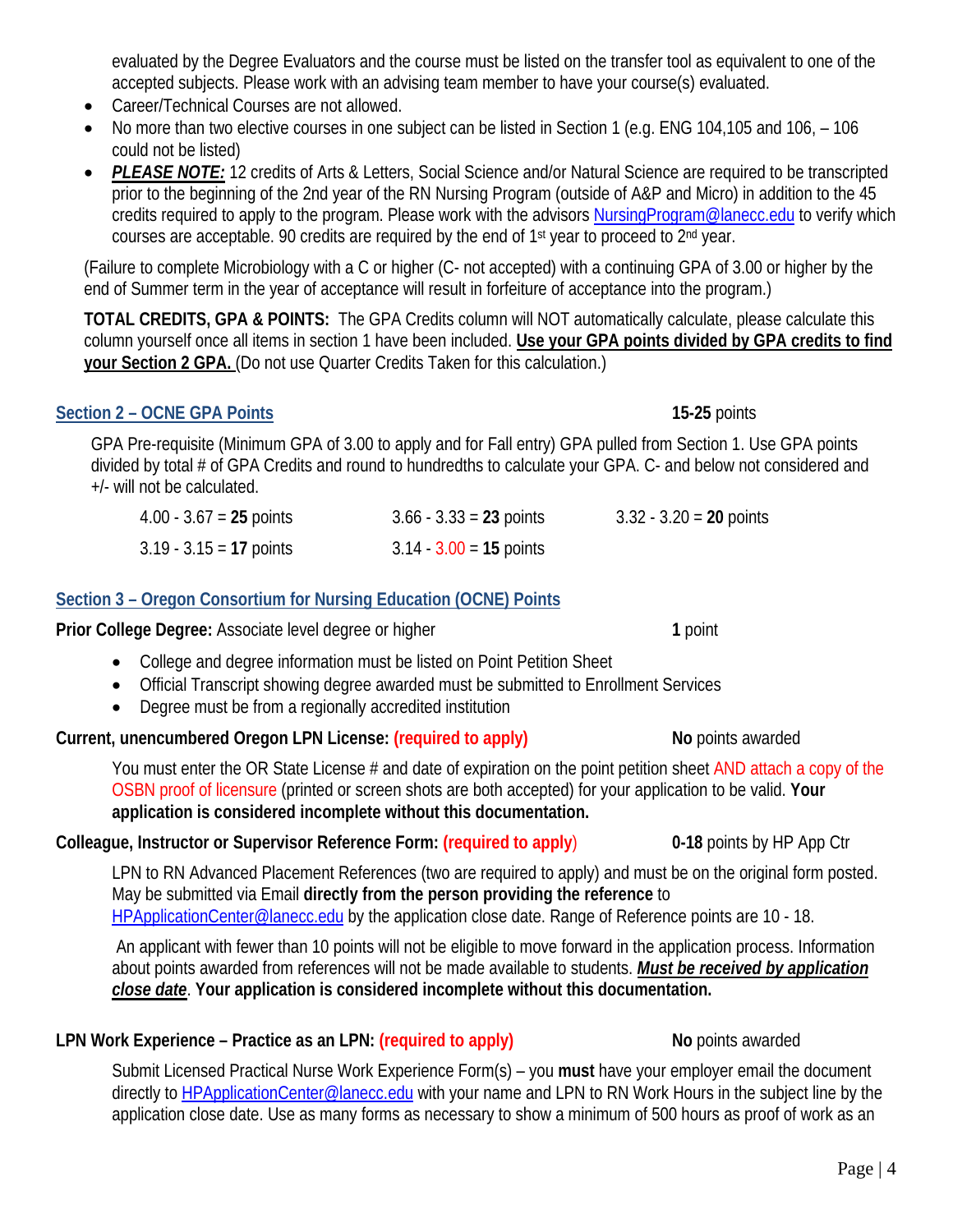#### LPN - required to apply. *Must be received by application close date*. **Your application is considered incomplete without this documentation.**

#### **Section 4 – Lane CC Local Criteria Metric Points**

### **LPN Program GPA 3.00 or higher: 5** points

All applicants must submit proof of their LPN program transcript to Enrollment Services prior to the application deadline to receive points. Accredited programs require an official transcript and a non-accredited program must provide a PDF or JPEG copy of a non-accredited transcript that shows their grades earned in a program that qualified them to sit for their LPN licensing exam.

## **No repeat of Anatomy & Physiology (BI 231, BI 232 & BI 233) courses: 4** points

If you have completed the entire series with a C or better (C- not accepted) and have not repeated any of the A&P 1, 2 or 3 courses **or** have **only** repeated A&P 3 due to the 7-year expiration, you will qualify for full points.

#### **Section 5 – Lane CC Local Experience & Attribute Points**

### **Lane County Resident: 3** points

### Residency will be assessed by the street address of the applicant **in myLane** (make sure your address is up to date in myLane) at least 90 days prior to applying. No PO Boxes. See [Residency rules](https://www.lanecc.edu/esfs/residency) for Lane Community College.

#### **LCC LPN Program Graduate: 2** points

#### Lane CC LPN graduates, when year of graduation and points are entered on point sheet, you will qualify for full points.

#### **Military Service: 3** points

You must submit a copy of your current ID card as documentation in active status, can be AD, Reserve, NG, or submit a DD-214 showing an Honorable Discharge. There is no required field of training or education needed. You must also fill in the requested information on Point Petition Sheet to qualify for points.

#### **Medical Terminology Course: 2** points

HP 100 Medical Terminology (or equivalent) minimum of 2 credits with grade of C or higher (C- not accepted) (Pass grades will only be accepted on HP 100 if transcripted by Fall 2018.) You must also fill in the requested information on Point Petition Sheet to qualify for points.

#### **Statistics: 2** points

MTH 243 Statistics (or equivalent) with grade of C or higher (C- not accepted.) You must also fill in the requested information on Point Petition Sheet to qualify for points.

## **Lane Community College Credits: 0-5** points

Pre-requisite credits taken at LCC **and** listed in Section 1

- 36+ LCC Credits 5 points 24-35 LCC Credits 4 points • 12-23 LCC Credits 3 points
- 3-11 LCC Credits 2 points

**Foreign Language Fluency:** (C- or higher ONLY accepted for language fluency points. D and below not accepted.)

*Native Speaker with proof of "Advanced" language proficiency* **5** points

<https://www.languagetesting.com/lti-for-organizations/academic> (OPI, OPIc and LPT assessments are acceptable proficiency exams administered from Language Testing International. Please note there are costs associated with any of the above exams. Documentation should be sent to Lane Community College, Enrollment Services, 4000 E. 30th Avenue, Eugene OR 97405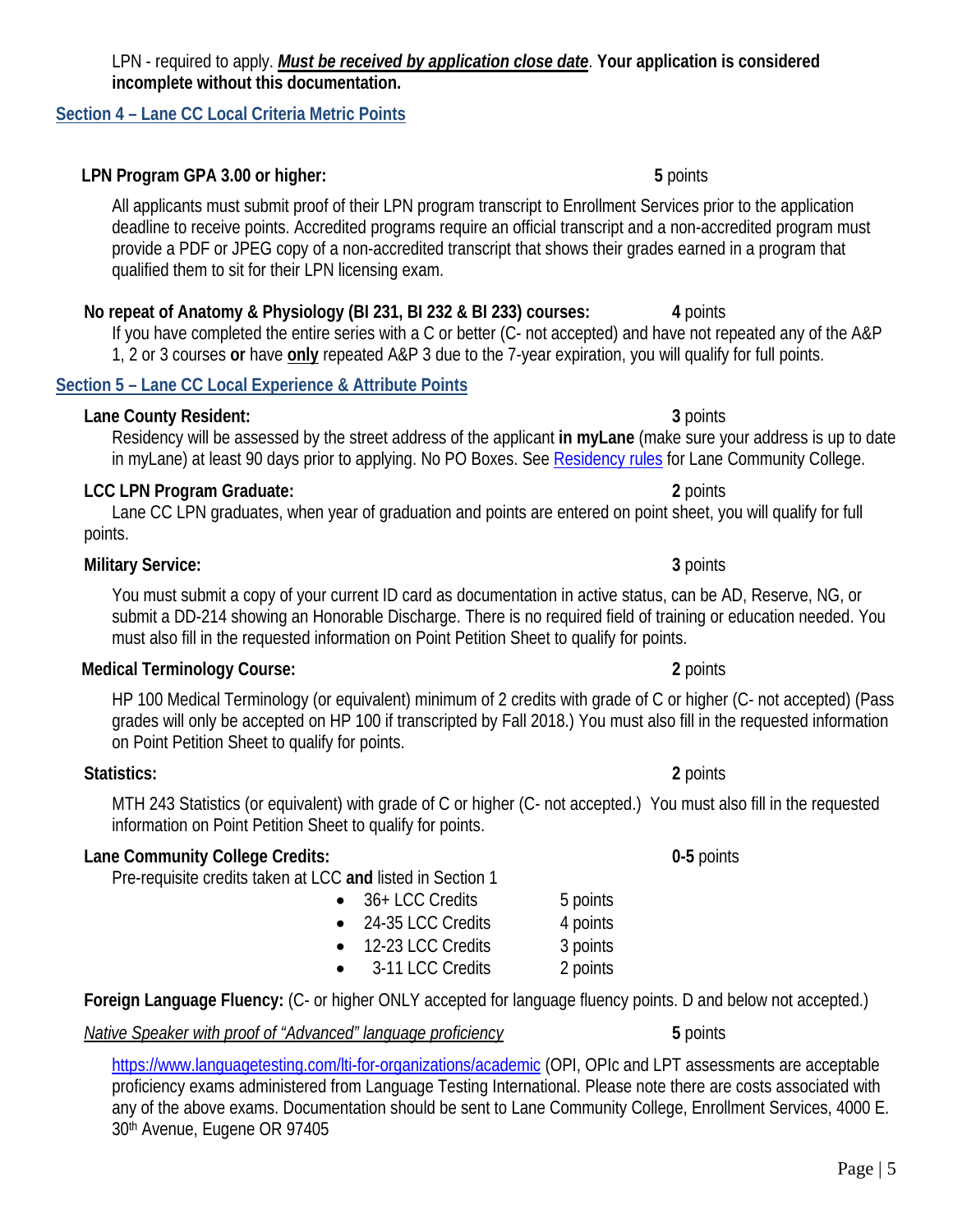#### **OR**

#### *CLEP Testing Information*

The College Board's College-Level Examination Program (CLEP) are a collection of nationally standardized examinations, covering 33 different subject areas. CLEP is accepted for credit by 2,900 colleges and universities and administered in more than 1,800 test centers. This rigorous program allows students from a wide range of ages and backgrounds to demonstrate their mastery of introductory college-level material and earn college credit. Lane [CLEP Credit Information.](https://www.lanecc.edu/collegecatalog/advanced-placement-international-baccalaureate-and-clep-information) Please note there are costs associated with any of the above exams. For a testing site near you, please visit<https://clep.collegeboard.org/> Have proficiency documentation sent to Lane Community College, Enrollment Services, 4000 E. 30<sup>th</sup> Avenue, Eugene OR 97405.

#### **ALL MAIL MUST BE POSTMARKED PRIOR TO THE APPLICATION DEADLINE IN ORDER TO BE ACCEPTED**.

*2 quarters or 1 semester of same language, college level* (transcripted) **3** points

Official college transcript must be on file to receive points. Fill out the language field on the Point Petition Sheet.

*2 years (progression) same language, high school* **2** points

HS transcript must be e-mailed with forms packet. HS transcript showing completion of Spanish 2, French 2, etc. will be accepted. Please highlight or circle the course #'s on your HS transcript prior to attaching. Email HS transcript with your Point Petition Sheet to the **HPApplicationCenter@lanecc.edu**. Fill out the language field on the Point Petition Sheet.

**GENETICS**: Please choose Yes or No if your genetics requirement has been completed.

By the end of the first year of nursing courses, you must have successfully completed a course outside of the required anatomy & physiology and microbiology courses which addresses a human genetics content (including basic structure and function of DNA, mechanisms of heredity.)

The following courses (combined) will satisfy this requirement: (Please note BI 112 from another college must include a lab component to be equivalent.) All courses from another institution must be listed as equivalent on the Lane Transfer Tool or be accepted by the [degree evaluators](mailto:degreeevaluators@lanecc.edu) or the [LCC Science](mailto:ScienceOffice@lanecc.edu) division with a copy of the completed course equivalency form sent with your application materials.

BI 233 **and** BI 112 Cell Biology for Health Occupations **OR**

BI 233 **and** BI 101F Survey of Biology **OR**

BI 233 **and** BI 211 Principles of Biology **OR**

BI 233 **and** BI 101K Introduction to Genetics **OR**

BI 112 **and** BI 102G Genetics and Society **OR**

BI 101K **and** BI 102C Marine Biology

#### **Notes to Application Center:**

If you have any additional information that you feel is relevant to any of the items listed on the Point Petition Sheets or supporting documentation, please put the information in this section.